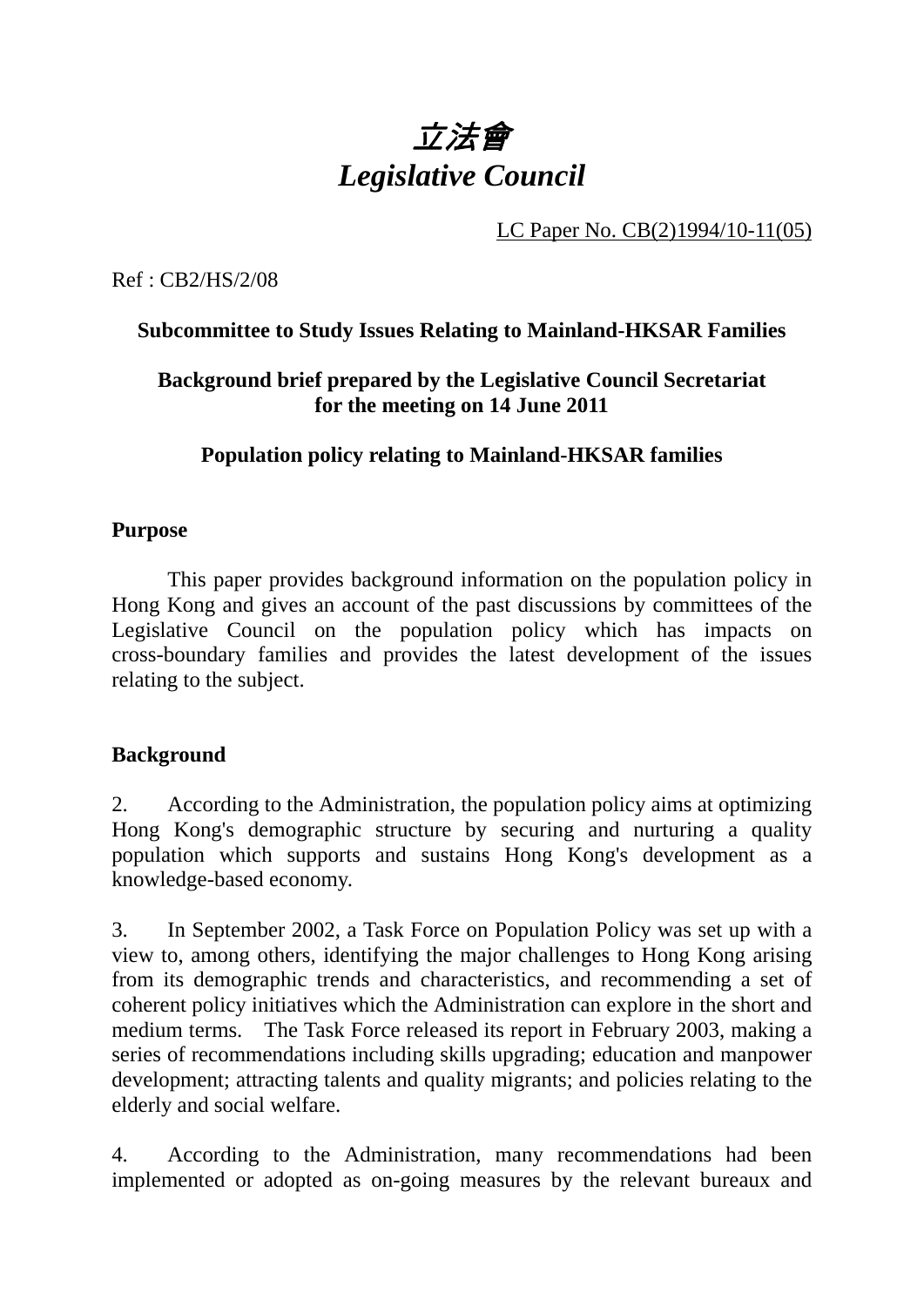departments, and the Task Force had ceased operation. All bureaux are required to review from time to time under their respective purview measures which have a population angle and to formulate detailed implementation plans for these measures based on the latest population projection.

5. A Steering Committee on Population Policy chaired by the Chief Secretary for Administration ("CS") was set up in October 2007 to monitor and coordinate efforts on population policy, having regard to a number of population policy issues which cut across different policy areas. The implementation of measures to address these issues requires overall planning and coordination to achieve the optimal policy outcomes. The Steering Committee will identify the main social and economic challenges to Hong Kong taking into account the changes to the local population profile in the next 30 years, and follow up on the areas that require further study. It will develop strategies and practical measures for pursuing the objectives of Hong Kong's population policy. The priority areas are: (a) raising the quality of education through development education on all fronts and taking forward education reform; (b) developing Hong Kong as a regional education hub to attract more outstanding students to study in Hong Kong; (c) attracting talents to Hong Kong so as to maintain its competitiveness; and (d) adopting a full range of health care reform initiatives to maximize medical benefits and promote the good health of the community.

# **Deliberations by the Subcommittee**

Priority area covered in the population policy

6. Having regard to the increasing number of cross-boundary marriages and the fact that separation of family would give rise to multi-faceted social problems, members generally consider that family reunion should be a priority area covered in the population policy. In the view of members, the Administration has placed too much emphasis on attracting talents and quality immigrants in formulating the population policy. Members have time and again called for a review of the population policy.

7. According to the Administration, the population policy aims at optimizing Hong Kong's demographic structure by securing and nurturing a quality population. A wide range of policy initiatives are involved in order to achieve the aim of the population policy. The Administration would take into account the population changes in pursuing the objectives of the population policy and observe closely the number of Mainland residents who would be settling in Hong Kong in planning ahead the resources to meet the service needs of these families.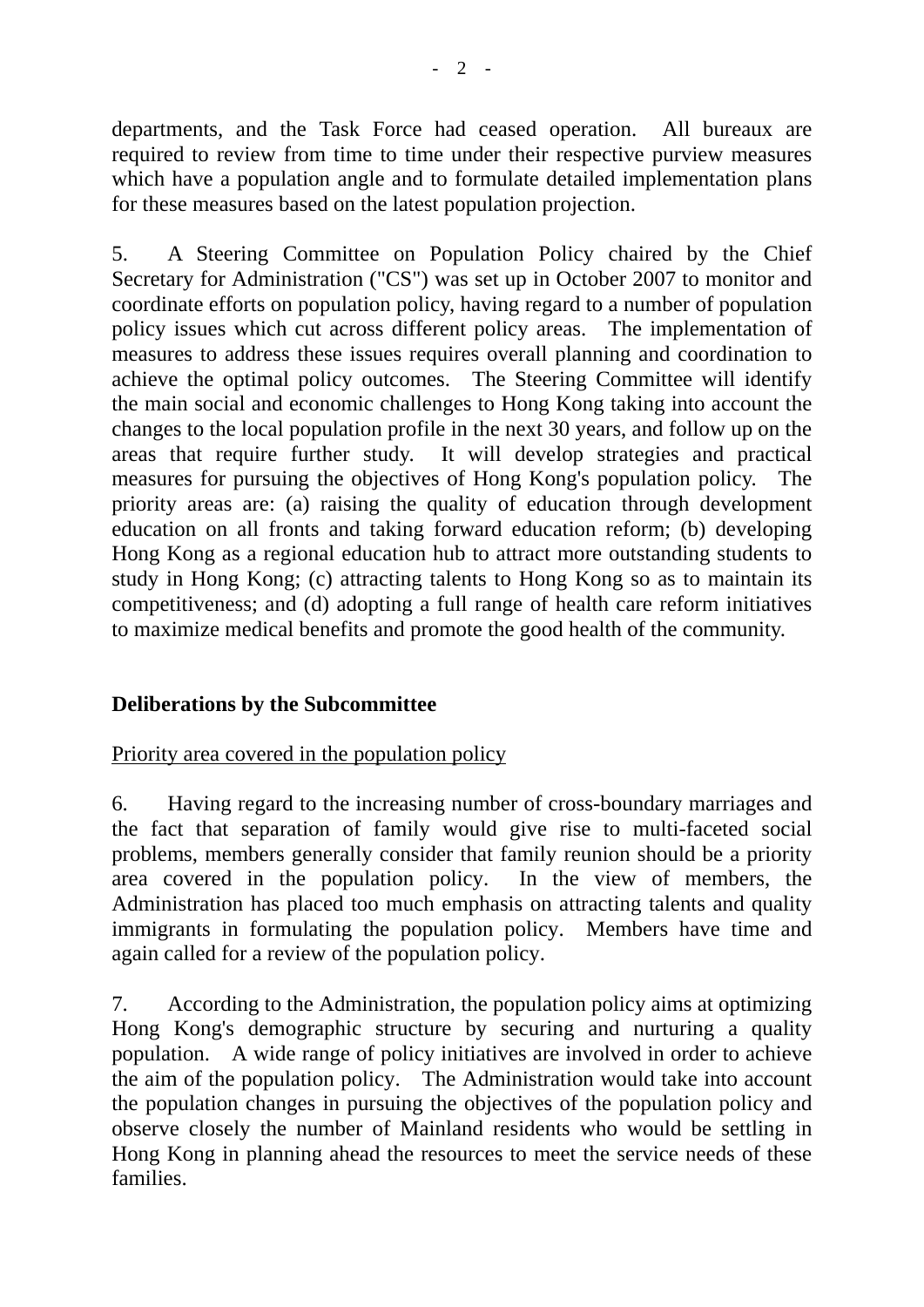8. The Administration has advised members that it recognizes the importance of family reunion and social harmony. It has provided support services for new arrivals from the Mainland and families with new arrivals from the Mainland and has put in place various measures to help them integrate into the community.

#### Use of public obstetric service

9. The use of public obstetric services by Mainland women whose spouses are Hong Kong residents has been a major issue of concern of the Subcommittee to Study Issues Relating to Mainland-HKSAR Families and the Panel on Health Services. Members note that the Task Force on Population Policy, in its report released in 2003, has put forward recommendations concerning the eligibility for major benefits subsidized by public funds, namely, that the principle of "seven-year" residence requirement should apply in the provision of major social benefits which are heavily subsidized by public funds and this requirement would apply to Two Way Permit ("TWP") holders and other visitors. The Administration has adopted, in 2003, the definition of eligible persons ("EPs") to the effect that non-Hong Kong residents who are the spouses or children of Hong Kong residents would be treated as non-eligible persons ("NEPs") and should be charged at the NEP rates when patronizing public obstetric services.

10. Currently, all NEPs, irrespective of whether their husbands are Hong Kong residents, who wish to seek obstetric service charge in public hospitals have to make prior booking and pay for a package of \$39,000. For cases of admission without prior booking, the charge will be \$48,000. Although there is no information on the nationality of individual NEPs, as this is not required for the purpose of booking services, the Hospital Authority ("HA") has estimated that the majority of NEPs are Mainlanders.

11. Members generally consider that Mainland wives of Hong Kong residents and their children born in Hong Kong are in effect members of Hong Kong families. Under the existing immigration policy, children fathered by Hong Kong residents but born in the Mainland have to apply under the One Way Permit ("OWP") Scheme to settle in Hong Kong, whereas Chinese citizens born in Hong Kong have right of abode in Hong Kong regardless of the status of their parents under Article 24 of the Basic Law. Some members have pointed out that the existing obstetric service arrangement for Mainland women whose spouses are Hong Kong residents is not conducive to family reunion and social integration as some of them have chosen to give births on the Mainland or deferred their childbearing plan until they have obtained an OWP to settle in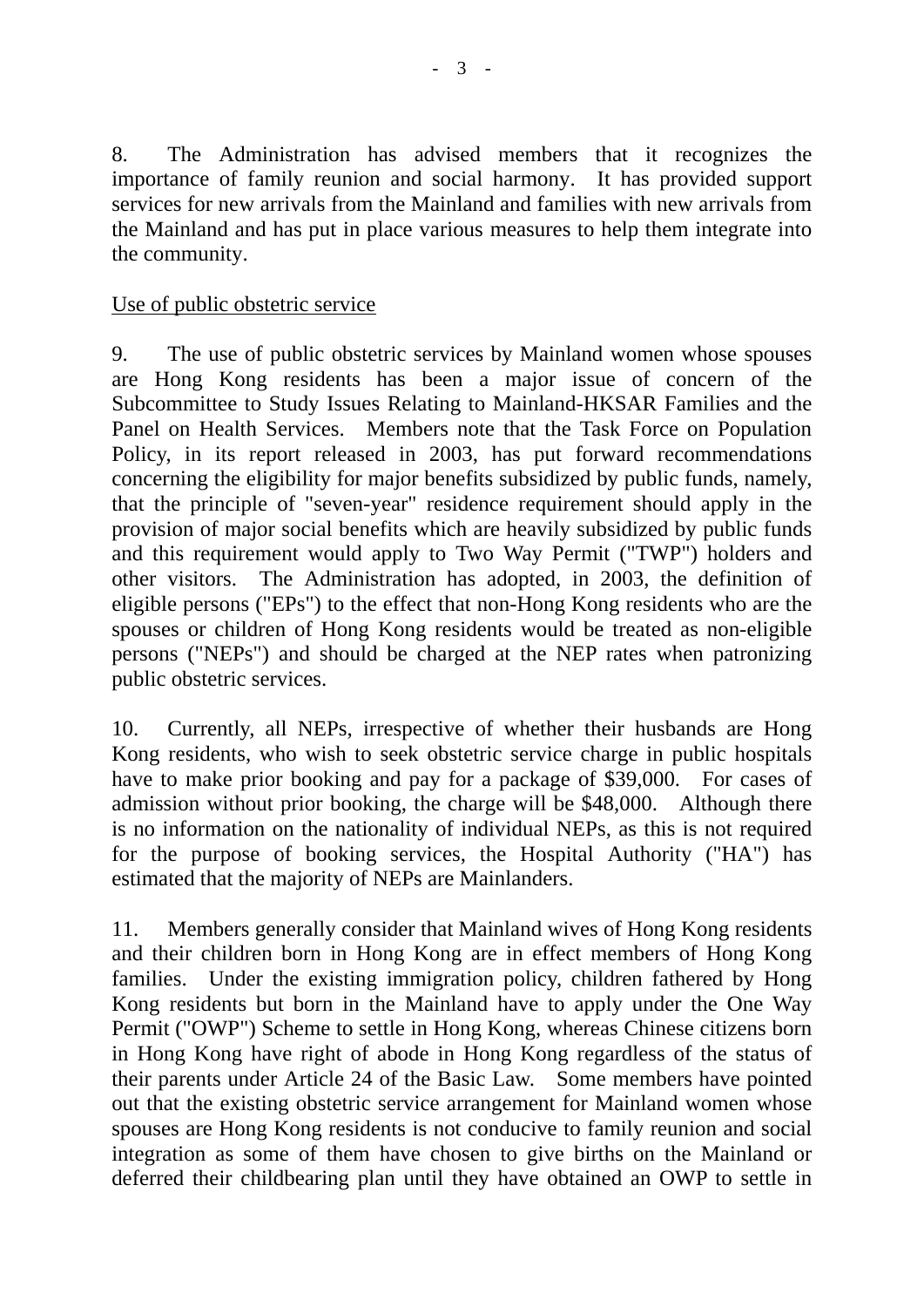Hong Kong as they cannot afford the obstetric service charge. Members take the view that these Mainland women should be entitled to obstetric services at EP rates. Some members suggest that a two-tier obstetric service charge should be adopted for NEPs under which the revised rate of \$39,000/\$48,000 will apply to NEPs with no marital ties in Hong Kong and NEPs whose spouses are Hong Kong residents will pay the old rate of \$20,000.

12. The Administration has stressed that its policy is to accord priority to local pregnant women to use obstetric services. HA will only accept booking from NEPs when spare service capacity is available. In the Administration's view, the prevalence of marriages between residents of Hong Kong and the Mainland does not constitute any reason to go against the well-established policy that heavily subsidized healthcare services should only be made available to local residents but not their non-local spouses. Couples who have engaged in cross-boundary marriages should make appropriate plans to meet their medical needs. In addition, there are established procedures for those children of Hong Kong residents who are born in the Mainland to apply to the relevant Mainland authorities for permission to move to Hong Kong permanently for family reunion under the OWP Scheme, and the average waiting time to come to Hong Kong is about four years.

13. On 8 April 2011, HA announced that the booking for obstetric services for NEPs in HA hospitals would be suspended from 8 April 2011 until 31 December 2011. A working group has been set up to work out the details of measures as well as determine in the first quarter of each year the number of non-local pregnant women allowed to give birth in Hong Kong in the following year.

14. The Panel on Health Services passed a motion at its meeting on 11 April 2011, urging the Government to, apart from reserving adequate obstetric services quota for local pregnant women, give priority to women whose spouses are permanent Hong Kong residents in allocating the remaining quota.

15. As the use of the subsidized public benefits is related to the population policy, members are strongly of the view that CS should be invited to exchange views with the Subcommittee on the subject matter. However, CS has declined the invitation. The Administration has advised that the Steering Committee has thoroughly considered the views of the Subcommittee, the Family Council and the Food and Health Bureau on issues regarding obstetric service arrangements for NEPs in public hospitals. From the population policy angle, the Steering Committee considers that even if Mainland women whose spouses are Hong Kong residents are entitled to the same highly subsidized rates as local women in using obstetric service arrangements in public hospitals, its impacts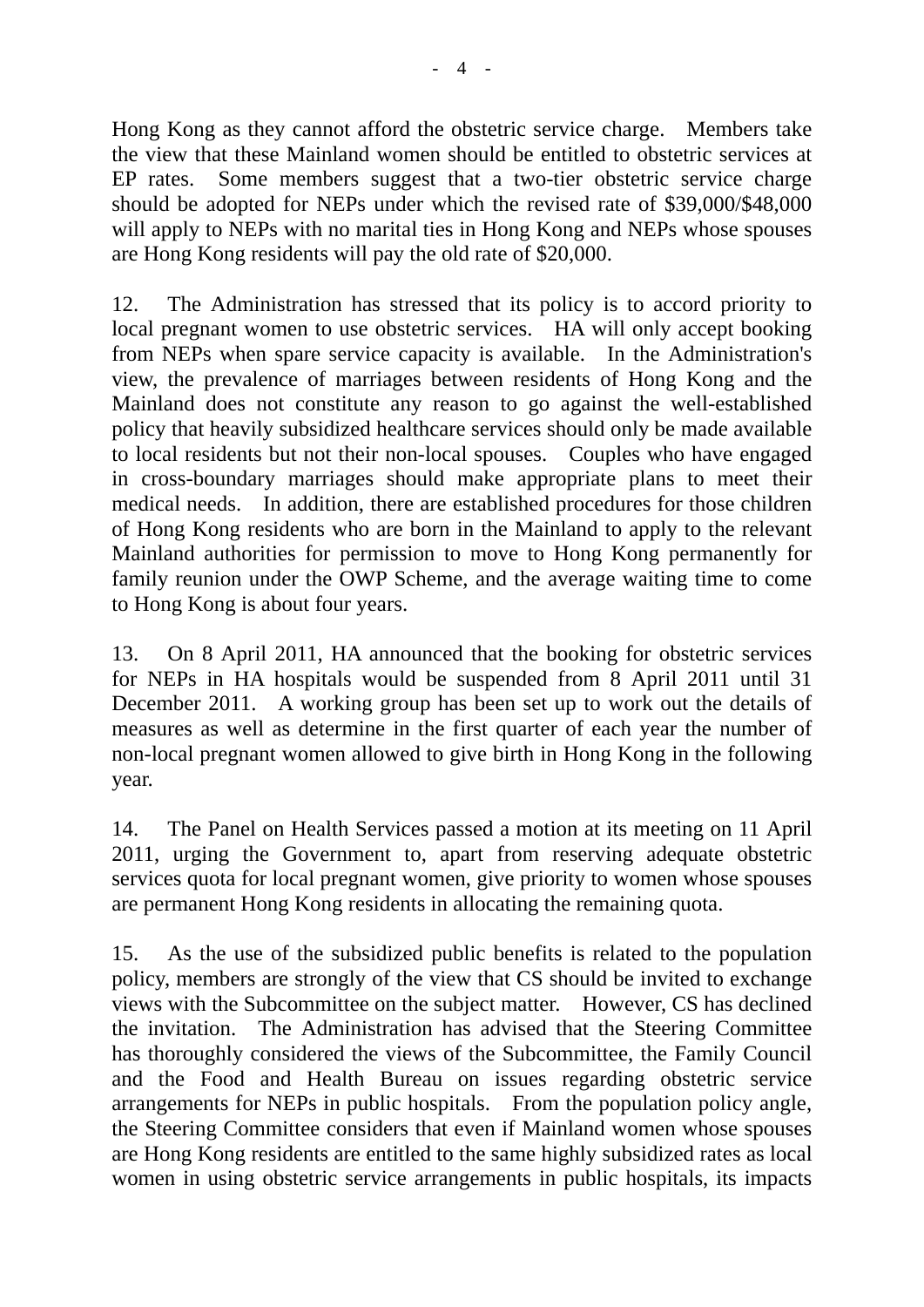on Hong Kong's population would be limited. The Steering Committee remains of the view that each couple would have its own childbearing plan, taking into account the specific circumstances of each family.

16. Regarding the Subcommittee's comment that the existing obstetric service arrangement for Mainland women is not conducive to family reunion, the Steering Committee notes that the waiting time for Mainland spouses of Hong Kong residents under the OWP system has been shortened to around four years since 2009. In other words, children born to Mainland-Hong Kong couples, irrespective of whether they are born in Hong Kong, and who reside on the Mainland for various reasons may come to Hong Kong together with their mothers when the latter have obtained approval under the OWP system, and the current waiting time is about four years. These children can still start their education in Hong Kong at a young age and should not have insurmountable problem settling in Hong Kong.

# **Recent developments**

17. In the 2010-2011 Policy Address, the Chief Executive tasked the Steering Committee on Population Policy to focus its study on two topics, which included studying in detail the ramifications of children born in Hong Kong to Mainland women returning to Hong Kong to study and live.

18. The topic was discussed at the special meeting of the House Committee on 10 December 2010. According to the statistics provided by the Administration, the total number of babies born in Hong Kong in 2009 was 82,095. Among them, the number of babies born to Mainland mothers was 37,253; 6,213 of them were Type I babies (i.e. the fathers are Hong Kong permanent residents); 29,766 were Type II babies (i.e. both parents are non-Hong Kong permanent residents); and the remaining 1,274 were those whose Mainland mothers chose not to provide the fathers' residential status birth registration. According to the Hong Kong Population Projections 2010-2039, the total number of babies born in Hong Kong to Mainland women is projected to rise to about 40,000 to 50,000 per year (among them, about 34,000 to 43,000 will be Type II babies).

19. The Administration has advised members that since the topic covers a wide range of complex issues, it envisages that certain areas would require more time for in-depth study and long term planning. The Steering Committee on Population Policy aims at working out initial proposals in about a year's time.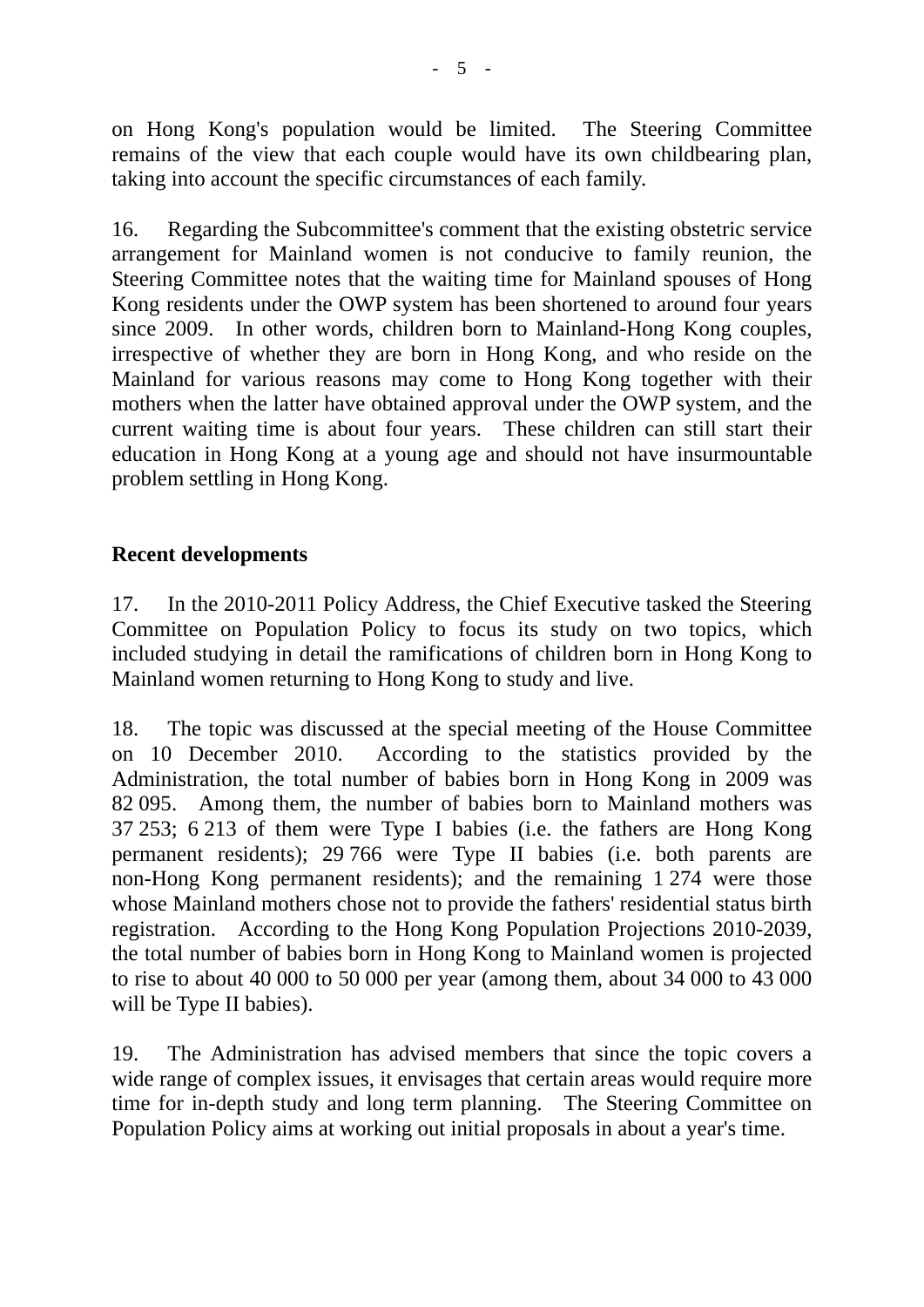# **Relevant papers**

20. A list of the relevant papers on the LegCo website is in the **Appendix**.

Council Business Division 2 Legislative Council Secretariat 9 June 2011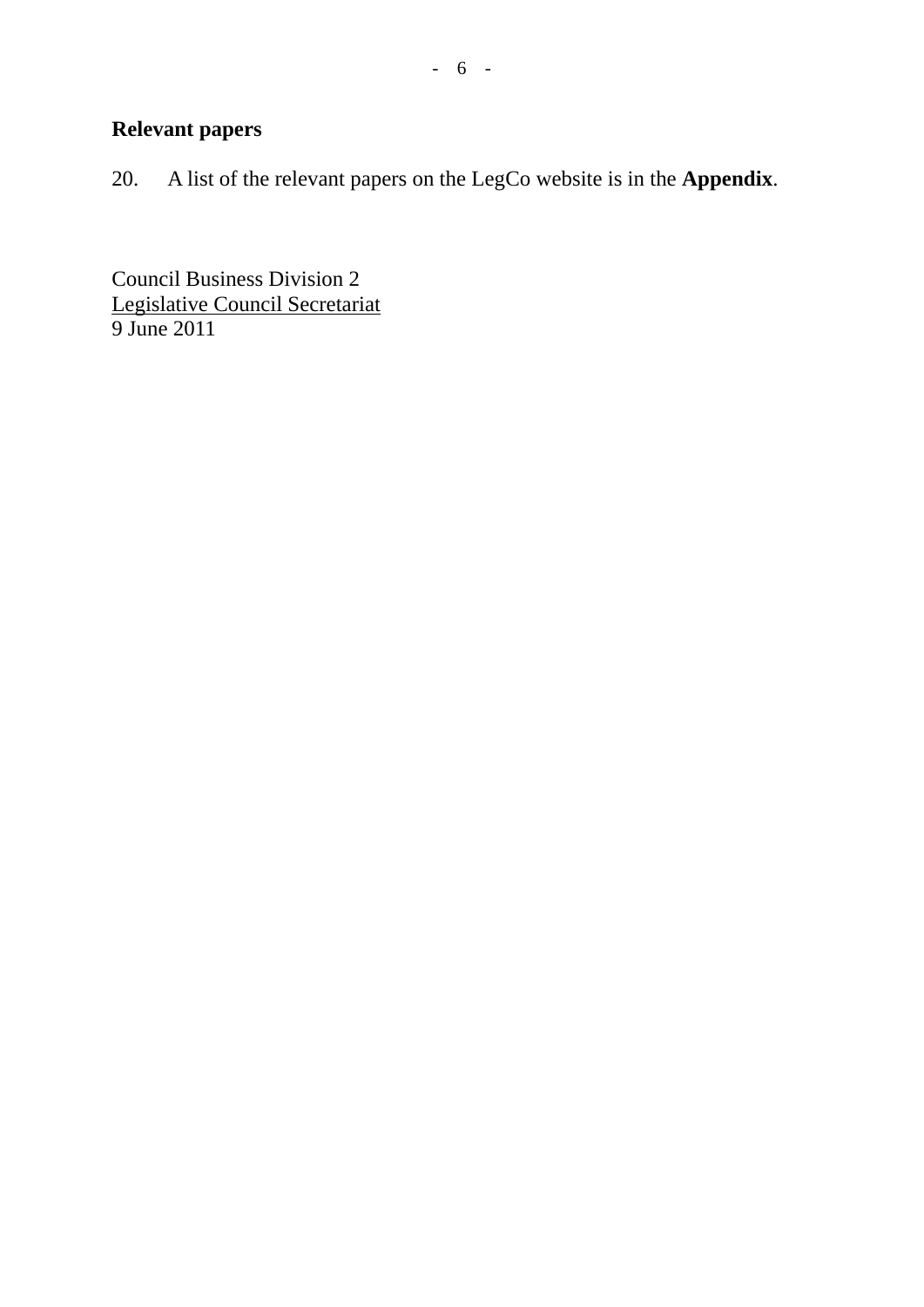# **Appendix**

#### **Relevant papers on population policy relating to Mainland-HKSAR families**

| <b>Committee</b>                                                                    | Date of meeting               | Paper                                                                                 |
|-------------------------------------------------------------------------------------|-------------------------------|---------------------------------------------------------------------------------------|
| Panel on Health<br><b>Services</b>                                                  | 8 January 2007<br>(Item V)    | <b>Agenda</b><br><b>Minutes</b>                                                       |
| Legislative Council                                                                 | 10 January 2007               | <b>Official</b><br>Record<br><sub>of</sub><br>Proceedings<br>Pages 163 - 243 (Motion) |
| Panel on Health<br><b>Services</b>                                                  | 16 April 2007<br>(Item I)     | <u>Agenda</u><br><b>Minutes</b>                                                       |
| Panel on Health<br><b>Services</b>                                                  | 30 April 2007<br>(Item I)     | <u>Agenda</u><br><b>Minutes</b>                                                       |
| Panel on Security                                                                   | 8 May 2007<br>(Item IV)       | <b>Agenda</b><br><b>Minutes</b>                                                       |
| Panel on Health<br><b>Services</b>                                                  | 18 February 2008<br>(Item IV) | <b>Agenda</b><br><b>Minutes</b>                                                       |
| Subcommittee to<br><b>Study Issues</b><br>Relating to<br>Mainland-HKSAR<br>Families | 19 February 2009<br>(Item I)  | <b>Agenda</b><br><b>Minutes</b>                                                       |
| Subcommittee to<br><b>Study Issues</b><br>Relating to<br>Mainland-HKSAR<br>Families | 19 March 2009<br>(Item I)     | Agenda<br><b>Minutes</b>                                                              |
| Subcommittee to<br><b>Study Issues</b><br>Relating to<br>Mainland-HKSAR<br>Families | 29 June 2009<br>(Item I)      | <u>Agenda</u><br><b>Minutes</b>                                                       |